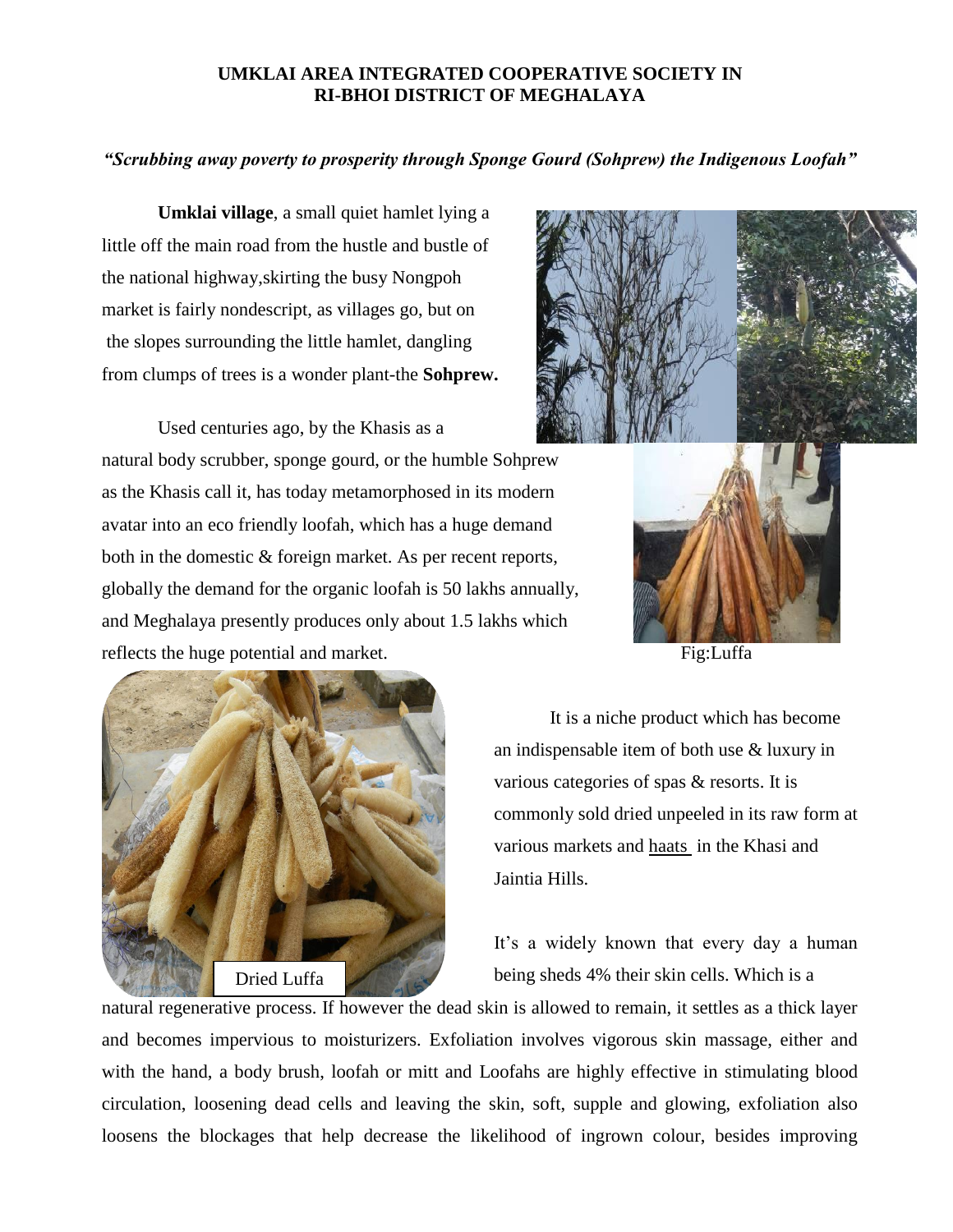circulation. Loofahs also softens those areas prone to hard Overall Loofahs have a highly therapeutic effect  $\&$  more organic and natural!

The Managing Committee of the Society which comprises 7 members, under an innovative Loofah farmer Shri. Him Synkli who informed that they have been regularly participating at Trade Fairs and Exhibitions in the Region and also at the national level, where their Sohprew products are proving to be quite a hit. Sohprew making (valued added items) was started by Shri. Himrose Syngkli since 1994 with 40 nos.



of Luffa which were carried to Exhibition at Goa through District Industries (DIC) in 1996. On seeing the commercial potentiality, the nos were increased to 200 by 1997-1998 which were sent to Kamaykhia Mandir (Tourist destination) at Guwahati.





Worker at Luffa processing unit

By the year 2000, the finished products were sent to various retail outlets in Nongpoh. Now the products can be seen in places like Guwahati, Shillong, Tourist Centers, etc. However, the actual shape of his business took a new turn when Mr. H. Synkli met Shri. E. Shanpru (then DHO, Nongpoh) who encouraged and help in realizing the potential of this venture by assisting in providing Water Tank, Sewing Machines for value addition and also brought new areas under cultivation of Sponge Gourd.

About 15 units were brought under area expansion in 2004-05. At present (2010) the production capacity of this Unit is 36000 nos. which were already sold. However the real prospect of this project could be realized only by bringing new areas under cultivation with latest Technical Know-How together with improving the producing capacity of this unit by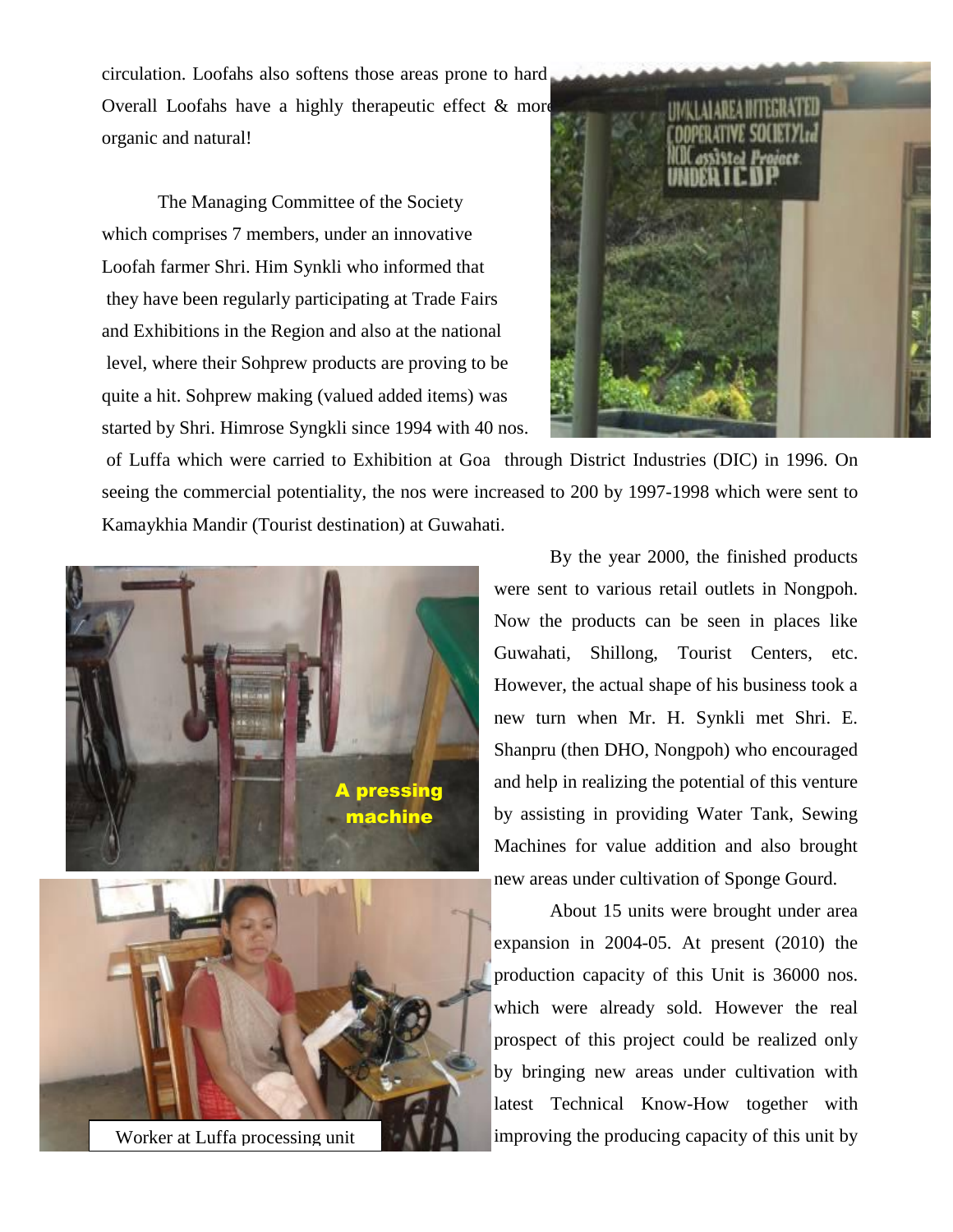upgrading the Machineries as well as Post Production Treatments.



Besides, they have also received several inquiries from interested buyers and orders from Resorts in Assam and from within the state. A Government team visiting Israel also took bulk items to showcase the product to buyers in Israel recently. **It is not surprising to learn that 2005, at North East Trade Expo organized by DONER, at Pragati Maidan, New Delhi, the "Sohprew" won the most Innovative Award.**

## The **Umklai Area Integrated Cooperative Society** whose total

ucts<br>ucts producing Sohprew – 100% natural loofah on a commercial basis along with value addition. For this membership is about 50 members decided to boldly foray into the hitherto inchartered enterprise of mass innovative attempt help came in the form of the ICDP (Integrated Cooperative Development Project), financed by the NCDC, and **facilitated by the Office of the Registrar of Cooperative Societies, under the Cooperation Department.** An amount of Rs. 1.35 lakhs was provided under Share capital Contribution, loan component availed by the Society amounted to Rs. 1.65 lakhs, with the total cost amounting to Rs. 3.00 lakhs.



Society member

For long, the members of this society had been growing the sponge gourd in their village and in surrounding areas, thereafter processing the harvested product in its most rudimentary form &selling the same at the local market at Nongpoh , while fetching a very meager & insubstantial price which was not enough, and that too much was being spent for so little, Under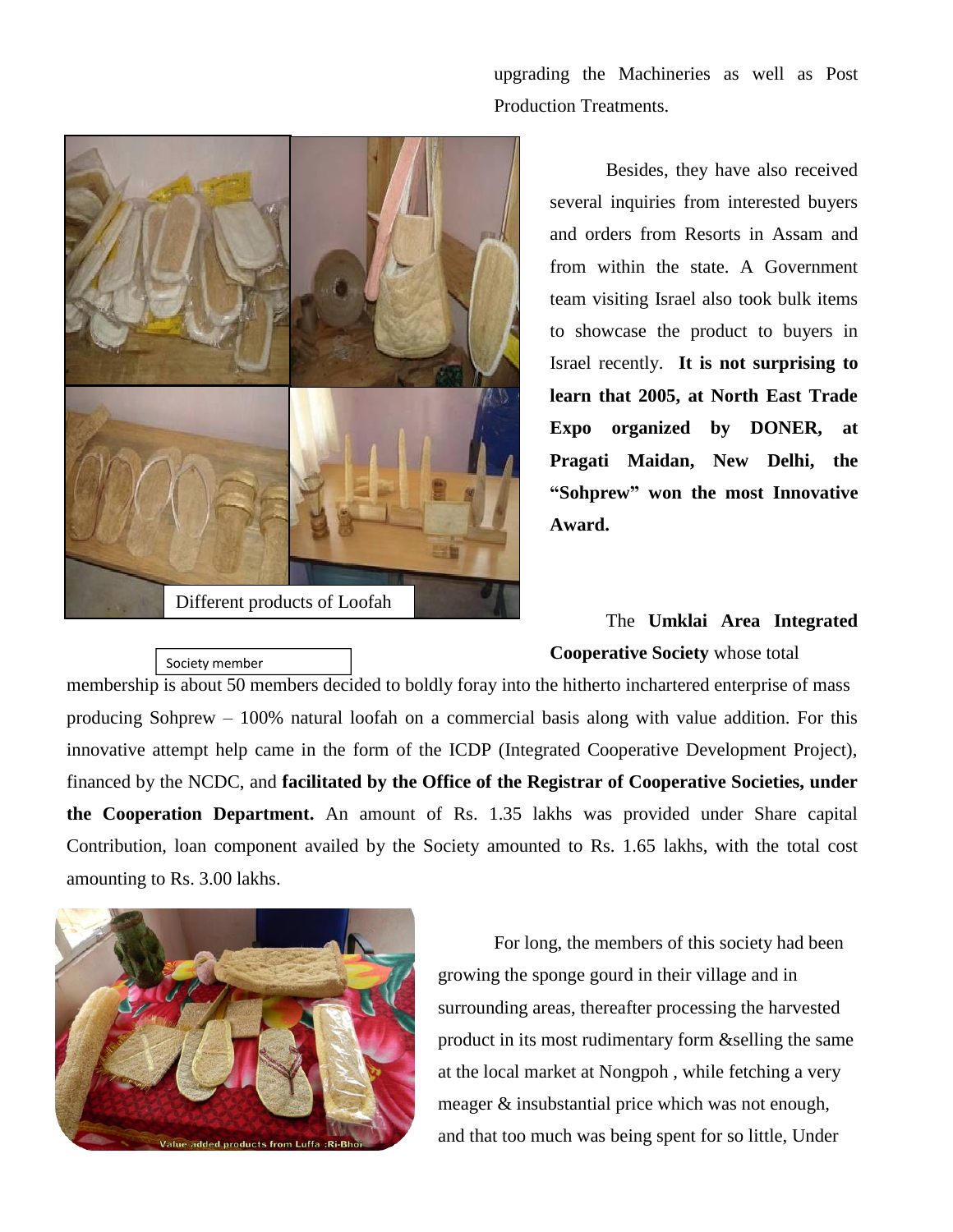the Leadership of Bah Him Syngkli, the chairman of the Society, the Members applied for a paraphernalia in an effort to give value addition to their Sohprew. A more finished and packaged product was gradually fashioned to make the product more designer and user friendly.

Presently, besides, loofahs of different shapes & sizes, an impressive range of product diversification has occurred which has dramatically transformed the product range. A plethora of items are now rolling out of this new unit which include an eclectic array of products that range from one of a kind novelty products like sohprew magnets, enlivened with a hint of orchids, to Sohprew decorative items in the shape of monolilths, pen stands, bathroom slip-ons, and even handbags.

As a vibrant, successful & dynamic cooperative society besides, providing regular dividends to its immediate primary members, this activity is also creating avenues of alternative livelihood for village residents & also playing a significant role towards augmenting additional income of not only for Umklai village but also for the surrounding areas. Employment and jobs are being created through teams of workers who give the finishing touch to the loofahs like plucking ,cutting, soaking, drying & designing the finished products into various shapes and forms, etc. Women are generally involved in the sewing and stiching and in the more delicate aspects which go into giving the product a finished look. This overall, is creating a virtuous cycle, which in turn is emboldening the society to attempt newer and more creative products& designs.

The future prospects are bright, and emphasis has to be laid on more product diversification, distribution, generation of adequate volume to meet the demand and on better and wider marketing. Another challenge facing the society is easy availability of the raw product which at present is being grown abundantly only in and around Umklai village

What is laudable is the humble attempt by a small & determined Cooperative society to market & produce a unique indigenous niche product the Sohprew which not only is 100% organic and natural but also therapeutic and in great demand in the present day and age where such products are widely in use in homes, spas, resorts& boutique hotels the world over in a world which is increasingly inclined towards the natural where organic is not only the flavor & fashion of the day but is here to stay as well!